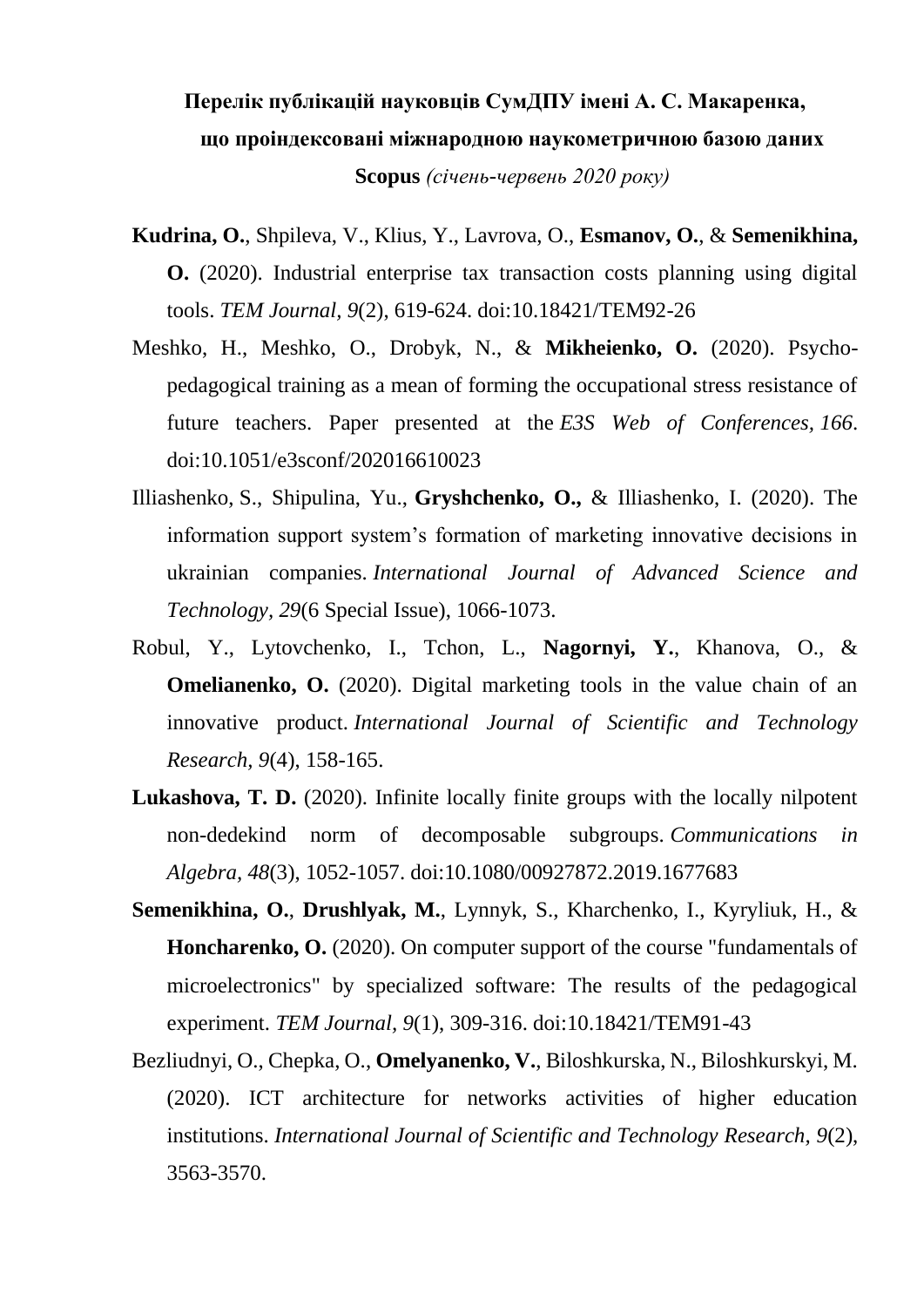- **Sniehyrov, I. A.**, Plakhtiienko, I. А., Kurhanska, V. O., & Smiianov, Y. V. (2020). The main leitmotifs of chinese medicine in the context of the development of modern science. *Wiadomosci Lekarskie (Warsaw, Poland : 1960), 73*(5), 1000- 1003.
- Tirto, T., Ossik, Y., & **Omelyanenko, V.** (2020). *ICT support for industry 4.0 innovation networks: Education and technology transfer issues* doi:10.1007/978-3-030-22365-6\_36
- Pylypaka, S., Zaharova, T., Zalevska, O., **Kozlov, D.**, & Podliniaieva, O. (2020). *Determination of the effort for flexible strip pushing on the surface of a horizontal cylinder* doi:10.1007/978-3-030-40724-7\_59
- Pylypaka, S., Volina, T., Mukvich, M., Efremova, G., & **Kozlova, O.** (2020). *Gravitational relief with spiral gutters, formed by the screw movement of the sinusoid* doi:10.1007/978-3-030-50491-5\_7
- Gryshchenko, I., Chubukova, O., Bilovodska, O., **Gryshchenko, O.**, & Melnyk, Y. (2020). Marketing-oriented approach to evaluating the strategy of distribution management for innovative products in logistics. *WSEAS Transactions on Environment and Development, 16*, 371-383. doi:10.37394/232015.2020.16.37
- **Shamonia, V. H.**, **Semenikhina, O. V.**, Proshkin, V. V., Lebid, O. V., Kharchenko, S. Y., & Lytvyn, O. S. (2020). Using the proteus virtual environment to train future IT professionals. Paper presented at the *CEUR Workshop Proceedings, (2547*), 24-36.
- **Lytvynenko, Y. I.**, Dzhagan, V. V., & **Nyshenko, V. V.** (2020). Selinia pulchra (G. winter) sacc. (bionectriaceae, ascomycota): A new genus and species record for ukraine. *Current Research in Environmental and Applied Mycology, 10*(1), 26- 33. doi:10.5943/cream/10/1/3
- Babko, R., Szulzyk-Cieplak, J., **Danko, Y.**, Duda, S., Kirichenko-Babko, M., & Lagód, G. (2020). Evaluation of stormwater system influence on the river using algae. *Journal of Ecological Engineering, 21*(2), 214-221. doi:10.12911/22998993/116353